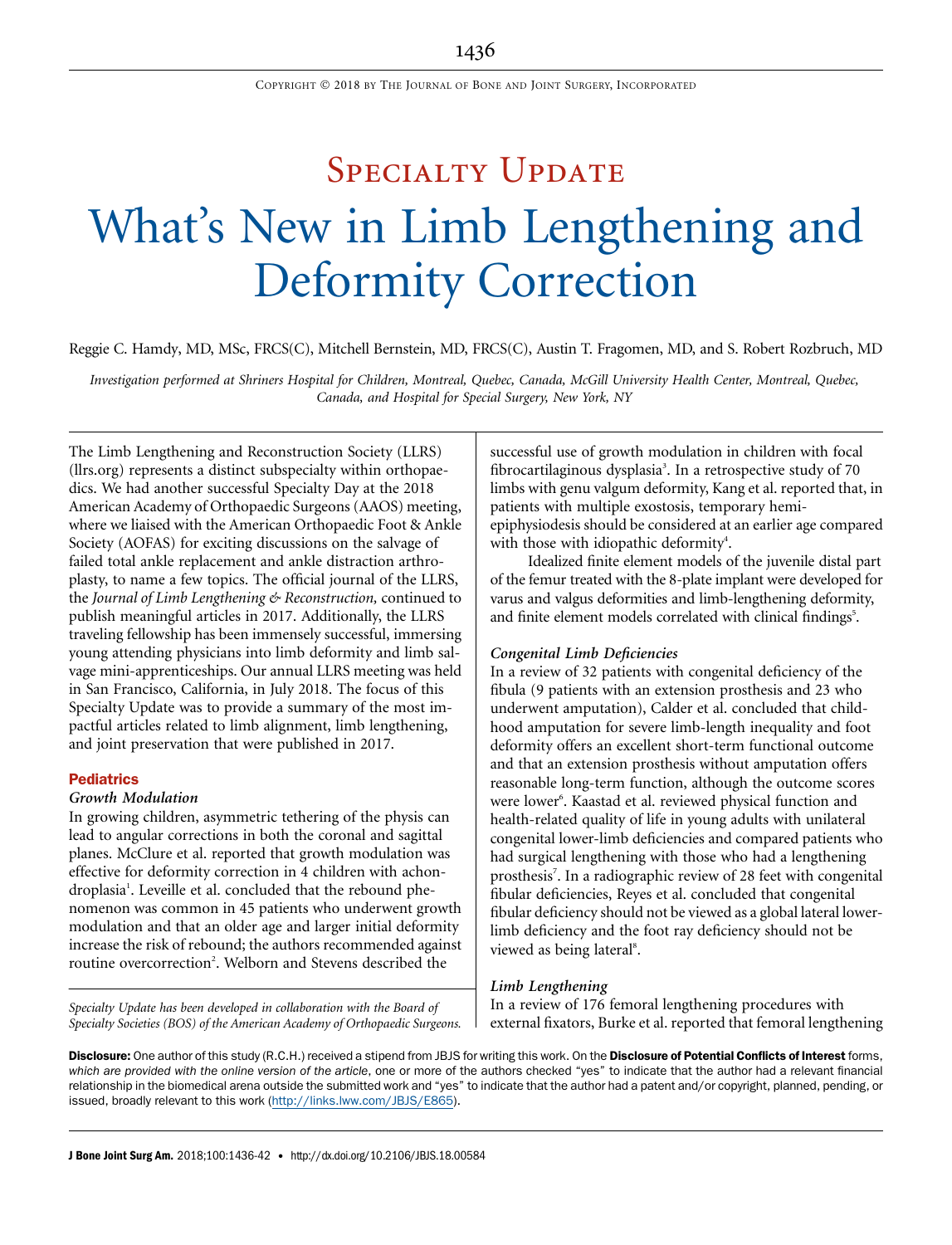THE JOURNAL OF BONE & JOINT SURGERY · JBJS. ORG VOLUME 100-A · NUMBER 16 · AUGUST 15, 2018

WHAT'S NEW IN LIMB LENGTHENING AND DEFORMITY CORRECTION

# WHAT'S NEW IN LIMB LENGTHENING AND DEFORMITY CORRECTION

of >50 mm increases the risk of fracture at the regenerate<sup>9</sup>. Abdelgawad et al. provided a detailed description of a surgical technique of prophylactic Rush rod insertion through the tip of the greater trochanter following the removal of external fixators for lengthening in congenital femoral deficiency<sup>10</sup>. Georgiadis et al. described the technique of plate-assisted lengthening of the femur and tibia in 38 lengthenings $11$ . Hammouda et al. described the trochanteric-entry approach for a magnetic femoral lengthening nail in children in a retrospective review of 31 femora<sup>12</sup>.

Bayhan et al. compared the results of 24 patients who had 8-plate application for the treatment of limb-length discrepancy with those of 48 patients who had percutaneous epiphysiodesis for limb-length discrepancy and concluded that both methods are effective for the correction of limb-length discrepancy; however, the percutaneous epiphysiodesis led to greater improvement during the same follow-up time with fewer complications and less need for additional procedures<sup>13</sup>. Goote et al. reviewed the results of 40 segmental limblengthening surgical procedures in pediatric patients with Ollier disease and concluded that the enchondromatous bone appears to respond to lengthening with a structurally proper regenerate and the location of the corticotomy site, whether intralesional or extralesional, did not appear to have an impact on the healing response. Premature consolidation remains a concern in these patients $14$ .

Scollan et al. performed a meta-analysis study to identify the complications in children with osteogenesis imperfecta who underwent lower-extremity correction, using nonelongating intramedullary nails, and reported a reoperation rate of nearly 40% of all procedures, mostly due to rod migration or bone-related complications<sup>15</sup>. In a review of children with hypophosphatemic rickets and lower-limb deformity, Horn et al. concluded that guided growth is a successful procedure to correct coronal plane deformity in these patients<sup>16</sup>. Franzone et al. reviewed 45 upper-extremity rod treatments in children with osteogenesis imperfecta and concluded that realignment and rodding reduced the fracture rate of the humerus and forearm<sup>17</sup>. van Bosse and Saldana described a detailed surgical technique of reorientation proximal femoral osteotomy in 65 children with arthrogryposis and severe hip deformity<sup>18</sup>. Iobst reported that preoperative planning, meticulous surgical technique, patient education, and close patient monitoring were all critical to minimize pin-track infection and decrease the overall 27.4% of pin-track infections reported in the litterature<sup>19</sup>. In a systematic review of the patient-reported outcomes in children with lower-limb deformities, Chhina et al. found that there were no validated patient-reported outcome instruments specifically designed to measure the quality of life in these children<sup>20</sup>. Cherkashin et al. performed an assessment of the distraction rate in hexapod compared with unilateral fixators<sup>21</sup>. Although the unilateral and Ilizarov fixators distract in the direction of bone lengthening, the hexapod fixators do not distract in the direction of bone lengthening. The authors demonstrated that the oblique orientation of the struts relative to the ring causes a discrepancy between the amount of strut and the actual bone lengthening, and that a 1-mm lengthening of each of the 6 struts always created >1-mm lengthening at the bone.

# Adult Reconstruction

## Intramedullary Nailing

Blocking screws, usually placed on the concave side, have been used to correct deformity during intramedullary lengthening. With the use of blocking screws, a higher degree of deformity correction was demonstrated with a slightly higher precision compared with that in patients without blocking screws<sup>22</sup>.

A systematic review was performed to compare the lengthening and then nailing technique with the conventional Ilizarov method. In the study, 183 limbs were lengthened combined with an intramedullary nail and 171 limbs were lengthened conventionally. The external fixation index and consolidation index were significantly lower for lengthening and then nailing $23$ .

Computer hexapod-assisted orthopaedic surgery allows correction of long bone deformities using a hexapod external fixator before internal fixation with minimally invasive stabilization techniques of locked plating or intramedullary nailing. Satisfactory deformity correction and a low complication rate were reported in 49 patients who underwent femoral reconstruction<sup>24</sup>.

Review articles on acute deformity correction and lengthening with a retrograde femoral internal lengthening<sup>25</sup> and with a tibial nail<sup>26</sup> were published. Technical aspects were discussed, including design issues, preoperative planning, selection of nail length, the use of blocking screws, intraoperative external fixation assistance, osteotomy, postoperative management, and cost analysis<sup>25,26</sup>.

A review article provided a historical account of the intramedullary device and its impact on limb lengthening. The PRECICE nail (Nuvasive Specialized Orthopaedics) was considered the implant of choice for femoral lengthening because of its accuracy, robust inventory, and few complications<sup>27</sup>.

## Knee

Substantial improvements in biomechanical risk factors (mechanical axis angle and knee adduction moment) and patient-reported outcomes (Knee injury and Osteoarthritis Outcome Score [KOOS]) in 170 patients were observed 5 years after medial opening-wedge tibial osteotomy<sup>28</sup>.

The relationship between tibia vara and external tibial torsion was studied in 138 limbs in 69 adults. Almost 50% of the limbs with tibia vara also had external tibial torsion<sup>29</sup>.

Clinical evidence concerning the impact of osseous malalignment and realignment procedures in knee ligament surgical procedures was systematically reviewed and the mechanical axis was found to play an important role in knee joint stability $30$ .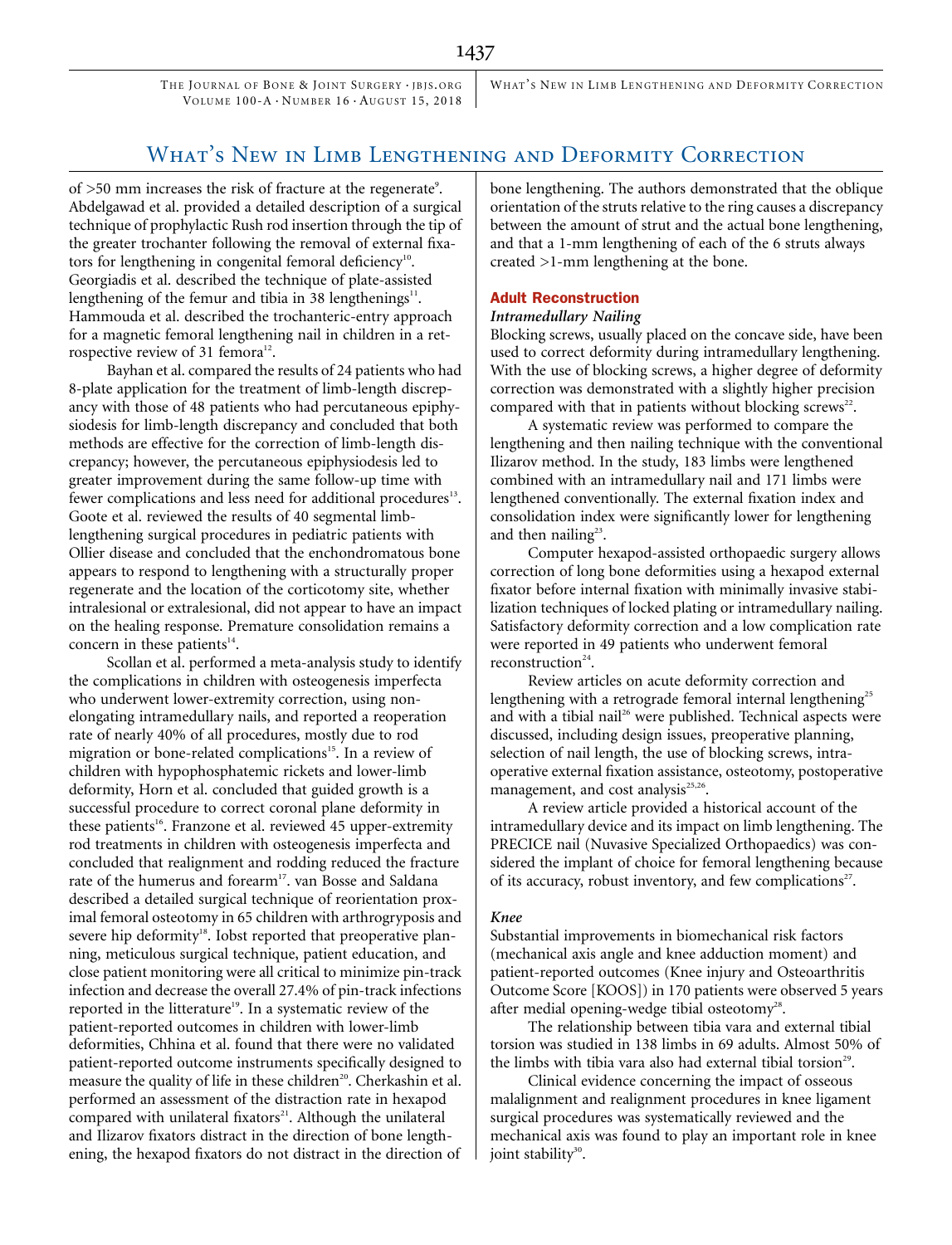THE JOURNAL OF BONE & JOINT SURGERY · JBJS. ORG VOLUME 100-A · NUMBER 16 · AUGUST 15, 2018

WHAT'S NEW IN LIMB LENGTHENING AND DEFORMITY CORRECTION

# WHAT'S NEW IN LIMB LENGTHENING AND DEFORMITY CORRECTION

Experience with elevation of a tibial hemiplateau or femoral condylar advancement combined with a metaphyseal osteotomy for lengthening was reported. The hemi-joint line convergence angle improved from  $16^{\circ}$  to  $0.4^{\circ}$ , the overall mechanical axis deviation improved from 70 to 9 mm, and the limb-length discrepancy improved from 6 to 1 cm in 6 patients with good outcomes $31$ .

Tibial tubercle transfer and lateral release was compared with tibial tubercle transfer, lateral release, and medial patellofemoral ligament reconstruction. Reconstruction of the medial patellofemoral ligament combined with the tibial tubercle transfer and lateral release resulted in improved alignment parameters (patellar congruency angle and patellar tilt angle) and patient satisfaction. There were no differences in outcome scores between the 2 groups at any time period<sup>32</sup>.

Distal femoral osteotomy with an opening-wedge technique has been shown to be effective for accurately correcting femoral valgus deformity $33$ .

In patients with valgus femoral and lateral patellar instability, the distal femoral osteotomy and lateral release served to medialize the patellar tendon insertion and decrease the Q angle. The patellar congruency angle improved from 30.4° to 5.7°. Similarly, the mechanical axis deviation, lateral distal femoral angle, visual analog scale (VAS) for pain, and Kujala score significantly improved $34$ .

Knee joint distraction is a relatively new joint-preserving procedure with the goal of delaying total knee replacement in young and middle-aged patients. Sixty patients who were  $\leq 65$ years of age and had end-stage knee osteoarthritis were randomized to either knee joint distraction or total knee arthroplasty. All patient-reported outcome measures improved significantly over 1 year in both groups. In the knee joint distraction group, the joint space width increased significantly. Knee joint distraction did not demonstrate inferiority of outcomes at 1 year when compared with total knee arthroplasty<sup>35</sup>.

Currently, the main indication for knee arthrodesis is septic failure of a total knee arthroplasty. A study of 19 patients who underwent knee arthrodesis using the Ilizarov method was published. The Knee Society Scores were significantly improved, and 94% achieved fusion. The final limb-length discrepancy was 4 cm. Major complications occurred, mainly in patients who were  $>75$  years of age<sup>36</sup>.

## External Fixation

A simple and practical technique to improve the quality of hexapod frame radiography involves centering the beam on the designated ring. This implementation has demonstrated an improvement in the adequacy of planning radiographs and a reduction in the requirement for repeat imaging<sup>37</sup>.

Although weight-bearing is generally encouraged in patients treated with the Ilizarov apparatus, it has been demonstrated that, during the first week after the surgical procedure, patients are not able to bear full weight on the affected limb. As bone union progresses, weight-bearing is expected to increase<sup>38</sup>.

Ilizarov circular frames in patients  $\geq 65$  years who were treated for fractures, nonunions, deformity correction, and ankle fusion were studied. Mortality and complication rates were low (5% to 7%), and Short Form-12 (SF-12) results returned to normal for that age group<sup>39</sup>.

Twenty-eight patients with severe leg trauma complicated by bone loss, soft-tissue loss, and infection treated with the Ilizarov method were reviewed. The infection was eliminated in all cases. All of the soft-tissue and skeletal defects healed during bone transport, and only 2 cases required plastic surgery. All patients underwent a staged procedure at the docking site to fashion the soft tissue and to cover the bone ends. The Association for the Study and Application of the Method of Ilizarov (ASAMI) bone scores were good or excellent in 26 cases, and functional scores were good or excellent in  $25$  cases $40$ .

The use of prophylactic oral antibiotics does not seem to impact postoperative pin-track infection. In a randomized controlled trial, the incidence of pin-track infection during the 90-day observation period was 46 (79%) of 58, but no differences were noted whether or not patients received prophylactic antibiotics $41$ .

A survey was taken of external fixation surgeons to determine their current practice patterns with regard to external fixator removal. The most common criteria used for frame removal were full weight-bearing, 3 cortices on radiographs, no pain with walking, after successful dynamization, and duration of time. Routine dynamization of frames was practiced by  $48\%$  of surgeons<sup>42</sup>.

#### Upper Extremity

Although off-label in the United States at this time, the PRE-CICE internal lengthening nail has been used for humeral lengthening<sup>43</sup>. A retrospective study included a total of 6 humeri in 5 patients (mean age, 20 years) who underwent lengthening with the PRECICE nail in 2 centers in the United States. The goals of lengthening (mean, 5.1 cm) were achieved in all patients. The mean distraction index was 0.7 mm/day, and the mean consolidation index was 36 days per centimeter lengthened. No complications were observed, and patients maintained their preoperative range of motion. The abbreviated version of the Disabilities of the Arm, Shoulder and Hand (QuickDASH) and upper-extremity functional index scores showed improvement<sup>44</sup>.

Metacarpal bone lengthening can obtain functionally successful results and improvement in body image in adults with congenital hand deformity. Seven metacarpal lengthenings were studied. The mean percent lengthening was 44% and the mean distraction rate was  $0.43$  mm/day<sup>45</sup>.

# Hip

Hip joint instability can be secondary to congenital hip pathologies such as developmental dysplasia or can be the sequelae of an infective or neoplastic process. The Ilizarov hip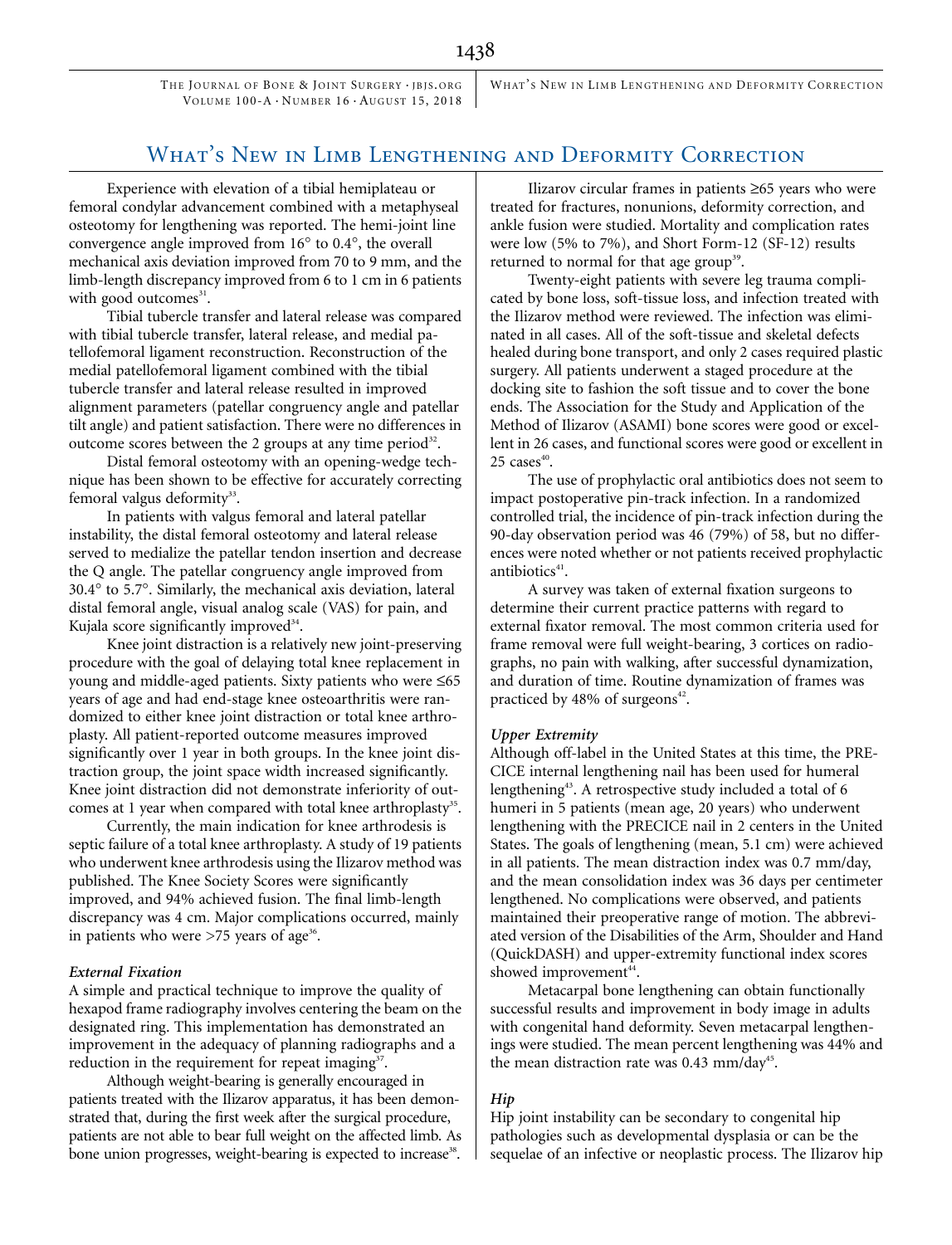THE JOURNAL OF BONE & JOINT SURGERY · JBJS. ORG VOLUME 100-A · NUMBER 16 · AUGUST 15, 2018

WHAT'S NEW IN LIMB LENGTHENING AND DEFORMITY CORRECTION

# What's New in Limb Lengthening and Deformity Correction

reconstruction includes a proximal femoral valgus extension osteotomy for the treatment of the unstable hip joint combined with a distal femoral varus osteotomy for limb lengthening and the correction of the mechanical axis of the leg. This reduces the limp, improves the Trendelenburg gait and leg length, and provides stability to the destroyed hip joint<sup>46</sup>.

Patients with advanced hip arthritis can present with limb-length discrepancy related to shortening from growth arrest, proximal hip migration, soft-tissue contractures, and pelvic obliquity. The patient perceives a limb-length discrepancy that is a combination of a true plus apparent limb-length discrepancy. In a series of patients who underwent primary total hip replacement and auxiliary soft-tissue procedures, the mean perceived limb-length discrepancy significantly improved from 8 to 1 cm, and all patients were walking without any assistive devices and were satisfied with their surgical outcome<sup>47</sup>.

## Foot and Ankle

Ankle distraction arthroplasty was the main topic at the 2018 AAOS combined specialty day in which members of the AOFAS and the LLRS debated the results and nuances of this regenerative method. Several review articles published in 2017 addressed the increasing popularity of this treatment alternative<sup>48-50</sup>. Although popularized in the West, ankle distraction has gained momentum in China, with 3 distinct centers publishing their clinical results in a single year. In a retrospective study of 46 patients with moderate ankle osteoarthritis treated with ankle distraction arthroplasty, overall success was seen in 61% of patients. Outcomes were measured with both Ankle Osteoarthritis Scale and AOFAS scores at a mean follow-up of 43 months postoperatively. Risk factors for failure included intra-articular joint deformity of  $\geq 5^\circ$  and obesity. Sex was not significant<sup>51</sup>. In a separate publication, the same authors reported a case of a patient with a large, intra-articular varus deformity (who would have performed poorly with distraction arthroplasty alone according to the previous study $^{51}$ ) treated with a combined approach of supramalleolar osteotomy and medial joint distraction aimed at the correction of all deformity. The surgeons noted that the medial joint space maintained normal alignment at a 3-year follow-up with excellent clinical results<sup>52</sup>. Zhang et al. performed a comparison study between distraction arthroplasty alone and arthroscopic ankle microfracture with concomitant ankle distraction<sup>53</sup>. In a series of 96 patients with a mean follow-up of 31 months, both groups showed mostly good and excellent results in the Ankle Activity Score and AOFAS score, with more improvement seen with the combined approach. In a separate investigation, 16 patients were followed for a mean time of 41 months after ankle distraction surgery, and outcome scores and native joint survival were recorded<sup>54</sup>. Success was seen in 56% of patients, with a correlation noted between increased radiographic joint space at 3 years and a good outcome.

End-stage ankle arthritis was treated with ankle arthrodesis using either a circular external fixator or an internal plate and screws in 59 patients<sup>55</sup>. Outcomes showed little difference except for a faster time to union with the frame. Both groups enjoyed excellent results with significant improvement in VAS and AOFAS hindfoot scores. Morasiewicz et al. studied ankle arthrodesis with circular external fixation compared with internal fixation in 62 patients and found that the external fixation cohort had more accurate alignment, higher union rates, and less adjacent-joint arthritis at the time of the latest follow-up (mean, 43 months)<sup>56</sup>. Ankle arthrodesis used to treat Charcot neuroarthropathic ankle collapse can be performed with different approaches. In a prospective cohort of 27 patients, investigators randomized patients into 2 treatment groups, tibiotalacalcaneal arthrodesis with an intramedullary nail or tibiotalar arthrodesis with an Ilizarov external fixator. Analysis showed that the fixator cohort healed faster and more reliably but that they had many more complications<sup>57</sup>. An alternative approach to manage this challenging group of patients consists of using both an ankle arthrodesis nail and an external fixator simultaneously. This strategy provides increased stability to the reconstructed ankle, shortens time in the frame, and prevents refracture after frame removal. In a series of 24 patients with diabetic Charcot arthropathy treated with both methods, the union rate was 92% with no broken implants or deep infections<sup>58</sup>.

#### Biomechanics and In Vivo Research

Morasiewicz et al. hypothesized that limb reconstruction with the Ilizarov method through a corticotomy would normalize lower-limb loads and balance in affected patients<sup>59</sup>. Pedobarographic scales were used to measure these metrics both preoperatively and after limb correction. Their conclusions were that limb deformity and length discrepancy correction may restore symmetric limb loads and balance to patients.

Long bone distraction osteogenesis is typically accomplished by distracting the osteotomy site at a total rate of 0.25 mm/day split into 4 times. A basic science study performed at the Kurgan Ilizarov Center used a canine model and compared automated distraction of 1 mm/day split into 60 steps with 1 mm/day of distraction applied using the standard 4 steps. Intramuscular electromyography and histological analysis of the adjacent nerve and joint cartilage demonstrated damage to the nerve tissue in the 4-step group that was absent in the 60-step group and damaging changes in articular cartilage morphology that were more profound in the 4-step group. The authors concluded that distraction of bone will have a less negative impact on the soft tissues if done in smaller increments, with 60 steps being much safer than 4 steps daily $60$ .

Investigators tested the hypothesis that wire deflection is an indication of bone consolidation when using circular fixation with tensioned wires. By loading a bone model containing both unstable and stable fracture patterns and varying the wire tension, the authors found that wire deflection decreased as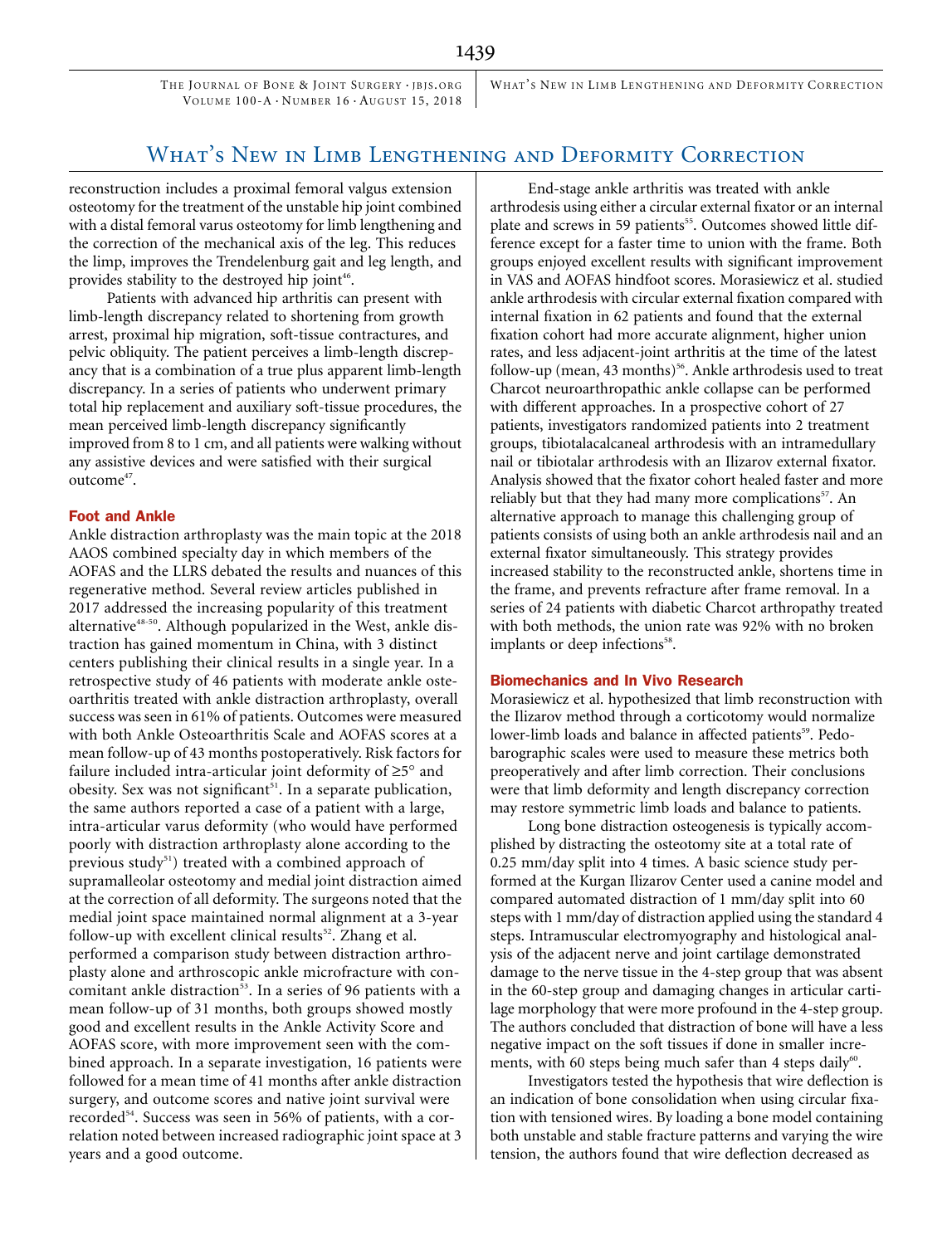THE JOURNAL OF BONE & JOINT SURGERY . IBIS. ORG VOLUME 100-A · NUMBER 16 · AUGUST 15, 2018

WHAT'S NEW IN LIMB LENGTHENING AND DEFORMITY CORRECTION

# What's New in Limb Lengthening and Deformity Correction

bone stability increased and concluded that this may be another avenue for determining the ideal timing to remove external  $fixators<sup>61</sup>$ .

## Trauma

The Ilizarov method is a reliable technique to reconstruct challenging acute and chronic trauma cases. There are unique features when performing posttraumatic reconstruction using an internal lengthening nail<sup>62</sup>. Rozbruch elucidated this further, demonstrating several case examples of femoral and tibial fractures in a supplementary article<sup>63</sup>.

Hammouda et al. reported on 17 patients who underwent posttraumatic femoral lengthening using the PRECICE intramedullary lengthening nail<sup>64</sup>. The mean age of the patients was 30 years (range, 11 to 72 years) and they had a mean lengthening of 3.8 cm (range, 2.3 to 6.0 cm). Three patients (18%) developed complications: 2 patients had premature consolidation, 1 of whom required repeat osteotomy, and 1 patient had a pressure ulceration from a postoperative splint<sup>64</sup>. The authors reported a mean consolidation index of 32 days/cm.

The motivation for posttraumatic reconstruction of large bone defects utilizing internal devices continues to evolve. Krettek and El Naga reported on their use of an "all-internal segmental bone transport" system<sup>65</sup>. This is an implant that is not approved by the U.S. Food and Drug Administration (FDA) and that attaches to an internal lengthening device. The authors reported on 1 patient who presented with distal tibial bone loss due to infection.

Building on previous integrated techniques such as lengthening and then nailing, Quinnan and Lawrie published a surgical technique describing a central cable and pulley bone transport<sup>66</sup>. Fourteen patients with a mean tibial bone defect of 11.1 cm were included. The mean patient age was 39 years. The authors reported a mean external fixation index of 1.02 month/cm. Of note, 7 patients had conversion to an intramedullary nail after completion of the bone transport. Referred to as transport and then nailing, the external fixation index was significantly reduced to 0.36 month/cm.

In another permutation of an integrated technique, Ferchaud et al. described 7 patients who underwent bone

transport with a monolateral fixator over an intramedullary rod<sup>67</sup>. They reported excellent Paley-Marr scores in 6 of 7 patients.

The Ilizarov circular fixator has continued to find use in the acute trauma setting in bicondylar tibial plateau fractures<sup>68</sup> and open distal femoral fractures<sup>69</sup>. However, it is also used in posttraumatic tibial osteomyelitis, where it remains a reliable surgical technique for an extremely debilitating entity<sup>70-77</sup>. Tetsworth et al. performed a retrospective comparative study of 42 patients treated for infected tibial nonunion with a bone loss measuring between 3 and 10  $\text{cm}^{78}$ . They compared acute shortening and then lengthening with classic bone transport. The external fixation indexes were similar in both groups, the complication rates were lower in the acute shortening and lengthening group<sup>78</sup>.

Barger et al. reviewed the current literature and technique on antibiotic-coated interlocking intramedullary nails for the treatment of long-bone osteomyelitis<sup>79</sup>.

The treatment of a closed tibial fracture with a circular fixator remains a viable option for surgeons<sup>80</sup>. In addition, a hexapod fixator can be used accurately with minimal complications for distal tibial nonunions $^{81}$ .

Reggie C. Hamdy, MD, MSc, FRCS(C)<sup>1</sup> Mitchell Bernstein, MD, FRCS(C)<sup>1,2</sup> Austin T. Fragomen, MD<sup>3</sup> S. Robert Rozbruch, MD3

1 Shriners Hospital for Children, Montreal, Quebec, Canada

2 McGill University Health Center, Montreal, Quebec, Canada

3 Hospital for Special Surgery, New York, NY

E-mail address for R.C. Hamdy: rhamdy@shriners.mcgill.ca

ORCID iD for R.C. Hamdy: [0000-0002-0664-2843](http://orcid.org/0000-0002-0664-2843) ORCID iD for M. Bernstein: [0000-0001-9336-0918](http://orcid.org/0000-0001-9336-0918) ORCID iD for A.T. Fragomen: [0000-0002-9031-9079](http://orcid.org/0000-0002-9031-9079) ORCID iD for S.R. Rozbruch: [0000-0003-1632-4600](http://orcid.org/0000-0003-1632-4600)

#### **References**

2. Leveille LA, Razi O, Johnston CE. Rebound deformity after growth modulation in patients with coronal plane angular deformities about the knee: who gets it and how much? J Pediatr Orthop. 2017 May 18. [Epub ahead of print.]

3. Welborn MC, Stevens P. Correction of angular deformities due to focal fibrocartilaginous dysplasia using guided growth: a preliminary report. J Pediatr Orthop. 2017 Apr/May;37(3):e183-7.

5. Schneider M, Buschbaum J, Joeris A, Röhrle O, Dwyer J, Hunter JB, Reynolds RAK, Slongo TF, Gueorguiev B, Varga P. Biomechanical investigation of two long bone growth modulation techniques by finite element simulations. J Orthop Res. 2017 Oct 4. [Epub ahead of print.]

6. Calder P, Shaw S, Roberts A, Tennant S, Sedki I, Hanspal R, Eastwood D. A comparison of functional outcome between amputation and extension prosthesis in the treatment of congenital absence of the fibula with severe limb deformity. J Child Orthop. 2017 Aug 1;11(4):318-25.

7. Kaastad TS, Tveter AT, Steen H, Holm I. Physical function and health-related quality of life in young adults with unilateral congenital lower-limb deficiencies. J Child Orthop. 2017 Oct 1;11(5):348-57.

8. Reyes BA, Birch JG, Hootnick DR, Cherkashin AM, Samchukov ML. The nature of foot ray deficiency in congenital fibular deficiency. J Pediatr Orthop. 2017 Jul/Aug;37(5):332-7. 9. Burke NG, Cassar-Gheiti AJ, Tan J, McHugh G, O'Neil BJ, Noonan M, Moore D. Regenerate bone fracture rate following femoral lengthening in paediatric patients. J Child Orthop. 2017 Jun 1;11(3):210-5.

<sup>1.</sup> McClure PK, Kilinc E, Birch JG. Growth modulation in achondroplasia. J Pediatr Orthop. 2017 Sep;37(6):e384-7.

<sup>4.</sup> Kang S, Kim JY, Park SS. Outcomes of hemiepiphyseal stapling for genu valgum deformities in patients with multiple hereditary exostoses: a comparative study of patients with deformities of idiopathic cause. J Pediatr Orthop. 2017 Jun;37(4): 265-71.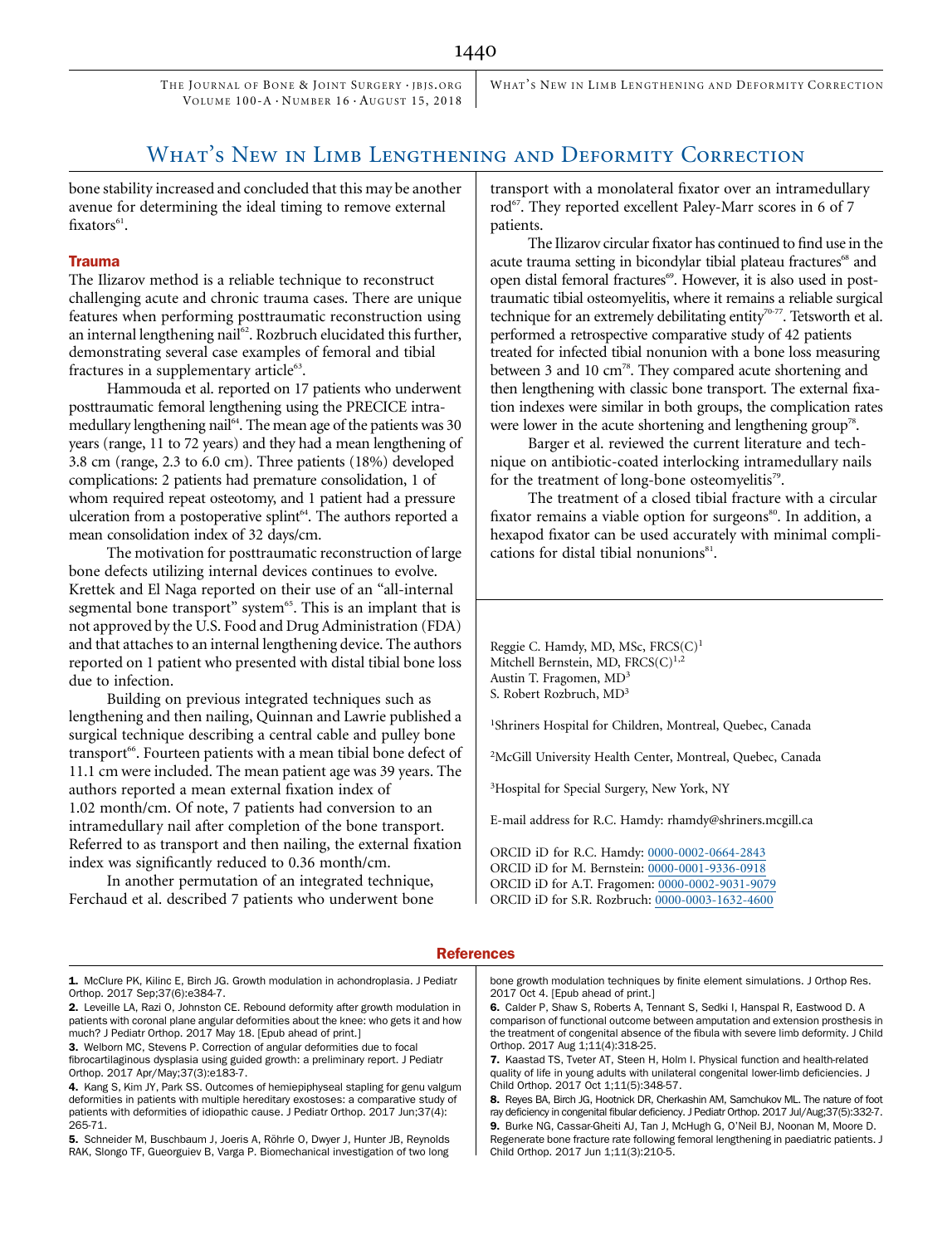THE JOURNAL OF BONE & JOINT SURGERY · IBIS. ORG VOLUME 100-A · NUMBER 16 · AUGUST 15, 2018

WHAT'S NEW IN LIMB LENGTHENING AND DEFORMITY CORRECTION

# WHAT'S NEW IN LIMB LENGTHENING AND DEFORMITY CORRECTION

10. Abdelgawad AA, Jauregui JJ, Standard SC, Paley D, Herzenberg JE. Prophylactic intramedullary rodding following femoral lengthening in congenital deficiency of the femur. J Pediatr Orthop. 2017 Sep;37(6):416-23.

11. Georgiadis AG, Rossow JK, Laine JC, lobst CA, Dahl MT. Plate-assisted lengthening of the femur and tibia in pediatric patients. J Pediatr Orthop. 2017 Oct/Nov;37(7):473-8.

12. Hammouda AI, Jauregui JJ, Gesheff MG, Standard SC, Herzenberg JE. Trochanteric entry for femoral lengthening nails in children: is it safe? J Pediatr Orthop. 2017 Jun;37(4):258-64.

13. Bayhan IA, Karatas AF, Rogers KJ, Bowen JR, Thacker MM. Comparing percutaneous physeal epiphysiodesis and eight-plate epiphysiodesis for the treatment of limb length discrepancy. J Pediatr Orthop. 2017 Jul/Aug;37(5):323-7.

14. Goote PAH, Altiok H, Beck J, Smith P, Ackman J, Hassani S, Kurapati N. Limb lengthening in pediatric patients with Ollier's disease. Journal of Limb Lengthening & Reconstruction. 2017;3(1):37-44.

15. Scollan JP, Jauregui JJ, Jacobsen CM, Abzug JM. The outcomes of nonelongating intramedullary fixation of the lower extremity for pediatric osteogenesis imperfecta patients: a meta-analysis. J Pediatr Orthop. 2017 Jul/Aug; 37(5):e313-6.

16. Horn J, Steen H, Huhnstock S, Hvid I, Gunderson RB. Limb lengthening and deformity correction of congenital and acquired deformities in children using the Taylor Spatial Frame. Acta Orthop. 2017 Jun;88(3):334-40. Epub 2017 Feb 22.

17. Franzone JM, Bober MB, Rogers KJ, McGreal CM, Kruse RW. Re-alignment and intramedullary rodding of the humerus and forearm in children with osteogenesis imperfecta: revision rate and effect on fracture rate. J Child Orthop. 2017 Jun 1; 11(3):185-90.

18. van Bosse HJ, Saldana RE. Reorientational proximal femoral osteotomies for arthrogrypotic hip contractures. J Bone Joint Surg Am. 2017 Jan 4;99(1):55-64. 19. Iobst CA. Pin-track infections: past, present, and future. Journal of Limb Lengthening & Reconstruction. 2017;3(2):78-84.

20. Chhina HKA, Klassen A, Kopec J, Park S, Fortes C, Cooper A. Quality of life of children with lower limb deformities: a systematic review of patient-reported outcomes and development of a preliminary conceptual framework. Journal of Limb Lengthening & Reconstruction. 2017;3(1):19-29.

21. Cherkashin ASM, Samchukov M, Iobst CA. Analysis of strut-to-bone lengthening ratio for hexapod frames using mathematical modeling. Journal of Limb Lengthening and Reconstruction. 2017;3(1):45-51.

22. Fürmetz J, Bösl S, Schilling J, Wolf F, Degen N, Thaller PH. Blocking screws for alignment control in intramedullary limb lengthening. Injury. 2017 Jul;48(7): 1597-602. Epub 2017 Mar 31.

23. Xu WG. Comparison of intramedullary nail versus conventional Ilizarov method for lower limb lengthening: a systematic review and meta-analysis. Orthop Surg. 2017 May;9(2):159-66. Epub 2017 Jun 7.

24. Hughes A, Heidari N, Mitchell S, Livingstone J, Jackson M, Atkins R, Monsell F. Computer hexapod-assisted orthopaedic surgery provides a predictable and safe method of femoral deformity correction. Bone Joint J. 2017 Feb;99-B(2):283-8.

25. Fragomen AT, Rozbruch SR. Retrograde magnetic internal lengthening nail for acute femoral deformity correction and limb lengthening. Expert Rev Med Devices. 2017 Oct;14(10):811-20. Epub 2017 Sep 17.

26. Fragomen AT, Rozbruch SR. Lengthening and deformity correction about the knee using a magnetic internal lengthening nail. SICOT J. 2017;3:25. Epub 2017 Mar 22.

27. Calder PR, Laubscher M, Goodier WD. The role of the intramedullary implant in limb lengthening. Injury. 2017 Jun;48(Suppl 1):S52-8. Epub 2017 Apr 24.

28. Birmingham TB, Moyer R, Leitch K, Chesworth B, Bryant D, Willits K, Litchfield R, Fowler PJ, Giffin JR. Changes in biomechanical risk factors for knee osteoarthritis and their association with 5-year clinically important improvement after limb realignment surgery. Osteoarthritis Cartilage. 2017 Dec;25(12):1999-2006. Epub 2017 Sep 6.

29. Fragomen AT, Meade M, Borst E, Nguyen J, Rozbruch SR. Does the surgical correction of tibial torsion with genu varum produce outcomes similar to those in varus correction alone? J Knee Surg. 2018 Apr;31(4):359-69. Epub 2017 Jun 24.

30. Tischer T, Paul J, Pape D, Hirschmann MT, Imhoff AB, Hinterwimmer S, Feucht MJ. The impact of osseous malalignment and realignment procedures in knee ligament surgery: a systematic review of the clinical evidence. Orthop J Sports Med. 2017 Mar 27;5(3):2325967117697287.

31. Xu J, Jia Y, Kang Q, Chai Y. Intra-articular corrective osteotomies combined with the Ilizarov technique for the treatment of deformities of the knee. Bone Joint J. 2017 Feb;99-B(2):204-10.

32. Damasena I, Blythe M, Wysocki D, Kelly D, Annear P. Medial patellofemoral ligament reconstruction combined with distal realignment for recurrent dislocations of the patella: 5-year results of a randomized controlled trial. Am J Sports Med. 2017 Feb;45(2):369-76. Epub 2016 Oct 22.

33. Elattar O, Swarup I, Lam A, Nguyen J, Fragomen A, Rozbruch SR. Open wedge distal femoral osteotomy: accuracy of correction and patient outcomes. HSS J. 2017 Jul;13(2):128-35. Epub 2016 Jul 25.

34. Swarup I, Elattar O, Rozbruch SR. Patellar instability treated with distal femoral osteotomy. Knee. 2017 Jun;24(3):608-14. Epub 2017 Mar 18.

35. van der Woude JA, Wiegant K, van Heerwaarden RJ, Spruijt S, Emans PJ, Mastbergen SC, Lafeber FP. Knee joint distraction compared with total knee arthroplasty: a randomised controlled trial. Bone Joint J. 2017 Jan;99-B(1): 51-8.

36. Bruno AA, Kirienko A, Peccati A, Dupplicato P, De Donato M, Arnaldi E, Portinaro N. Knee arthrodesis by the Ilizarov method in the treatment of total knee arthroplasty failure. Knee. 2017 Jan;24(1):91-9. Epub 2016 Nov 18.

37. Wright J, Sabah SA, Patel S, Spence G. The silhouette technique: improving post-operative radiographs for planning of correction with a hexapod external fixator. Strategies Trauma Limb Reconstr. 2017 Aug;12(2):127-31. Epub 2017 May 12.

38. Konieczny G, Morasiewicz P, Kuciel N. The effects of an early intrahospital rehabilitation on weight bearing during lower extremity lengthening with Ilizarov method. Acta Bioeng Biomech. 2017;19(2):59-64.

39. Iliopoulos E, Morrissey N, Cho S, Khaleel A. Outcomes of the Ilizarov frame use in elderly patients. J Orthop Sci. 2017 Jul;22(4):783-6. Epub 2017 Mar 30. 40. El-Alfy BS. Unhappy triad in limb reconstruction: management by Ilizarov method. World J Orthop. 2017 Jan 18;8(1):42-8.

41. Fragomen AT, Miller AO, Brause BD, Goldman V, Rozbruch SR, Prophylactic postoperative antibiotics may not reduce pin site infections after external fixation. HSS J. 2017 Jul;13(2):165-70. Epub 2016 Dec 27.

42. Iobst CA, Mohammed W, Colley R. Determining when it is safe to remove the external fixator: results from a survey of the Limb Lengthening and Reconstruction Society. Orthopedics. 2017 Sep 1;40(5):e876-9. Epub 2017 Aug 18.

43. Kurtz AM, Rozbruch SR. Humerus lengthening with the PRECICE internal lengthening nail. J Pediatr Orthop. 2017 Jun;37(4):e296-300.

44. Hammouda AI, Standard SC, Robert Rozbruch S, Herzenberg JE. Humeral lengthening with the PRECICE magnetic lengthening nail. HSS J. 2017 Oct;13(3): 217-23. Epub 2017 Apr 21.

45. Lam A, Fragomen AT, Rozbruch SR. Metacarpal lengthening in adults with brachymetacarpia. Hand (N Y). 2017 Oct 1:1558944717736859. [Epub ahead of print.]

46. Umer M, Quadri TA, Rashid RH. Ilizarov hip reconstruction osteotomy - a review. Int J Surg. 2017 Aug 18:S1743–9191(17)31221-9. [Epub ahead of print.]

47. Haleem AM, Wiley KF, Kuchinad R, Rozbruch SR. Total hip arthroplasty in patients with multifactorial perceived limb length discrepancy. J Arthroplasty. 2017 Oct;32(10):3044-51. Epub 2017 Apr 27.

48. Badahdah HM, Zgonis T. Ankle arthrodiastasis with circular external fixation for the treatment of posttraumatic ankle arthritis. Clin Podiatr Med Surg. 2017 Oct; 34(4):425-31. Epub 2017 Jul 10.

49. Bernstein M, Reidler J, Fragomen A, Rozbruch SR. Ankle distraction arthroplasty: indications, technique, and outcomes. J Am Acad Orthop Surg. 2017 Feb;25(2):89-99.

50. Rodriguez-Merchan EC. Joint distraction in advanced osteoarthritis of the ankle. Arch Bone Jt Surg. 2017 Jul;5(4):208-12.

51. Zhao H, Qu W, Li Y, Liang X, Ning N, Zhang Y, Hu D. Functional analysis of distraction arthroplasty in the treatment of ankle osteoarthritis. J Orthop Surg Res. 2017 Jan 26;12(1):18.

52. Zhao HM, Liang XJ, Li Y, Ning N, Lu J. Supramalleolar osteotomy with distraction arthroplasty in treatment of varus ankle osteoarthritis with large talar tilt angle: a case report and literature review. J Foot Ankle Surg. 2017 Sep-Oct;56(5):1125-8. Epub 2017 May 27.

53. Zhang K, Jiang Y, Du J, Tao T, Li W, Li Y, Gui J. Comparison of distraction arthroplasty alone versus combined with arthroscopic microfracture in treatment of post-traumatic ankle arthritis. J Orthop Surg Res. 2017 Mar 17;12(1):45.

54. Xu Y, Zhu Y, Xu XY. Ankle joint distraction arthroplasty for severe ankle arthritis. BMC Musculoskelet Disord. 2017 Feb 28;18(1):96.

55. Li J, Li B, Zhang Z, Wang S, Liu L. Ilizarov external fixation versus plate internal fixation in the treatment of end-stage ankle arthritis: decision analysis of clinical parameters. Sci Rep. 2017 Nov 23;7(1):16155.

56. Morasiewicz P, Dejnek M, Urbański W, Dragan SL, Kulej M, Dragan SF. Radiological evaluation of ankle arthrodesis with Ilizarov fixation compared to internal fixation. Injury. 2017 Jul;48(7):1678-83. Epub 2017 Apr 13.

57. ElAlfy B, Ali AM, Fawzy SI. Ilizarov external fixator versus retrograde intramedullary nailing for ankle joint arthrodesis in diabetic Charcot neuroarthropathy. J Foot Ankle Surg. 2017 Mar-Apr;56(2):309-13.

58. El-Mowafi H, Abulsaad M, Kandil Y, El-Hawary A, Ali S. Hybrid fixation for ankle fusion in diabetic Charcot arthropathy. Foot Ankle Int. 2018 Jan;39(1):93-8. Epub 2017 Oct 16.